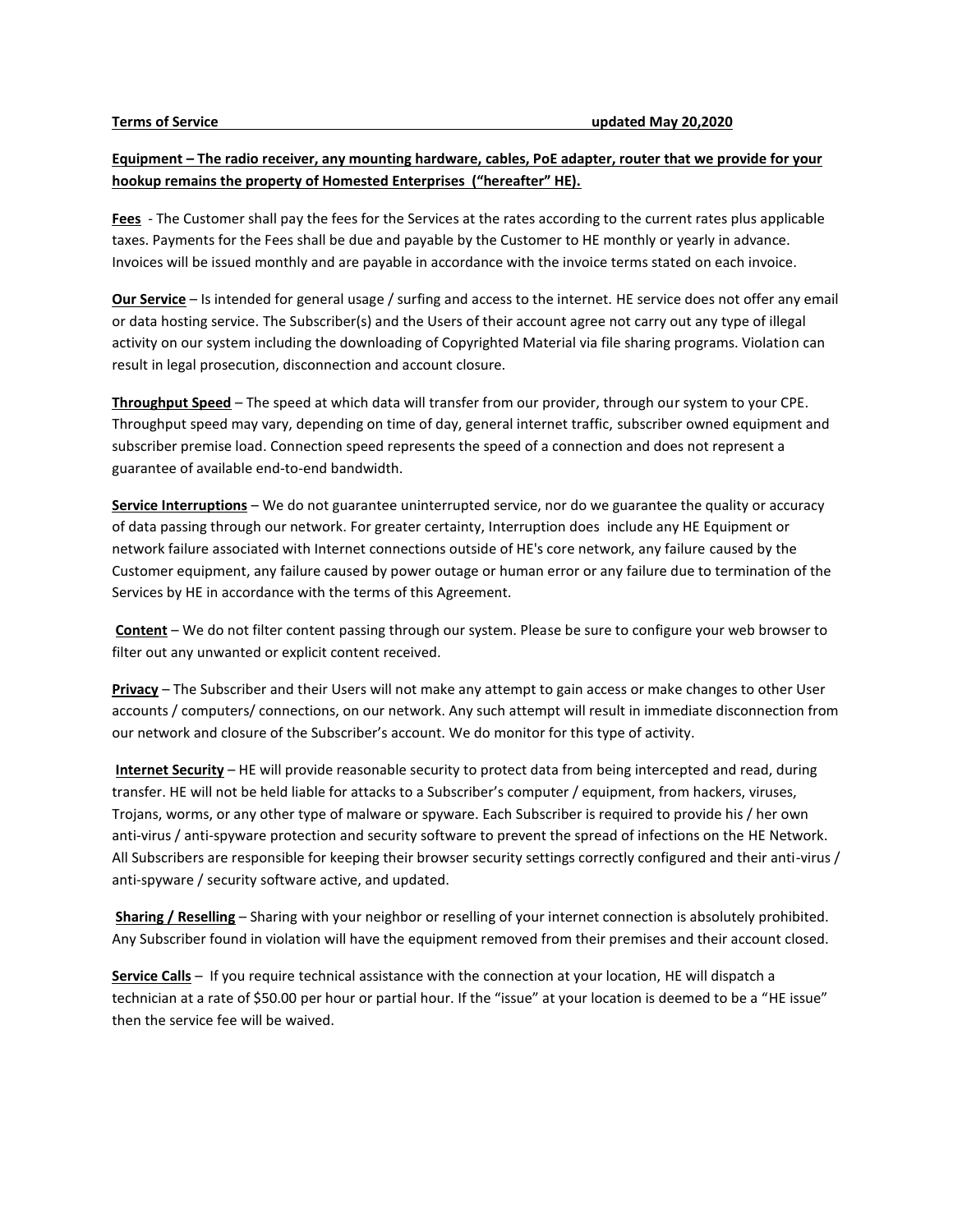**Emergency Access to Restore Services** - The Customer agrees to provide access to its premises immediately upon HE's reasonable request at no charge to HE where HE requires such access in order to remedy or restore any Services. The Customer must provide such access in order to retain any remedial rights or credits to which it may be entitled to make the repairs.

**Line of Sight** – " Line of Sight" or "LOS" is required for all 2.4 Ghz connections. During installation to our network, we will make you aware of the status of your "LOS" and how you may lose your "LOS" in the future, if trees or shrubbery between our tower and your location is allowed to grow into the way of your "LOS". If you lose your "LOS", your connection to our network will degrade over time to the point where you will no longer be able to receive "LOS" service. Your "Line of Sight" is an important issue. HE is not responsible to maintain your "Line of Sight". Now, in the event that you do lose your "Line Of Sight", HE can provide a "Non-Line of Sight" service available to you. This option will be discussed at time of installation.

**Delinquent Accounts** – Any Subscriber account delinquent in excess of 30 days will have service suspended. Any Subscriber account delinquent in excess of 60 days will be closed. All means and costs of collection of delinquent / closed Subscriber accounts will be added to the outstanding balance on the Subscriber's account.

**Disconnection of Service** – In the event that a subscriber chooses to discontinue service with HE, the subscriber must give 30 days' notice via email to [info@homested.ca](mailto:info@homested.ca) and permit HE "right of access" to remove our equipment from the subscriber's premises. The account must be paid up in full before HE will consider it closed.

**Limitations of Liability** – HE Wireless, it's associates, technicians, and providers, will not in any way, shape, or form, be held responsible at any time, for use, or misuse of a Subscriber's account, by the Subscriber, his / her users, or anyone else accessing the Subscribers computer system / files directly or indirectly through our system.. HE's liability to the Customer under this Agreement, if any, shall not exceed the total Fees for the Service(s) in question during the month in which the event giving rise to the liability occurred. HE's liability to the Customer, if any, shall be limited to direct damages. In no event shall HE be liable for lost profits, loss of data, economic loss, or any other indirect, incidental, consequential, special, exemplary or punitive damages of any kind (even if HE has been advised of the possibility of such damages), arising out of or in any way connected with this Agreement. These limitations apply to all causes of action, including breach of contract and tort (including negligence).

HE is not liable for protection of privacy of electronic mail or other information transferred through the Services or any other network provider its customers may utilize.

Homested Enterprises reserves the right to refuse service to anyone who does not abide by these terms, or anyone whose equipment has a negative impact on our network.

Before using our service you must accept the Terms set out on this page. By using our service, it is assumed that you have read the Terms of Service and agree to abide by them.